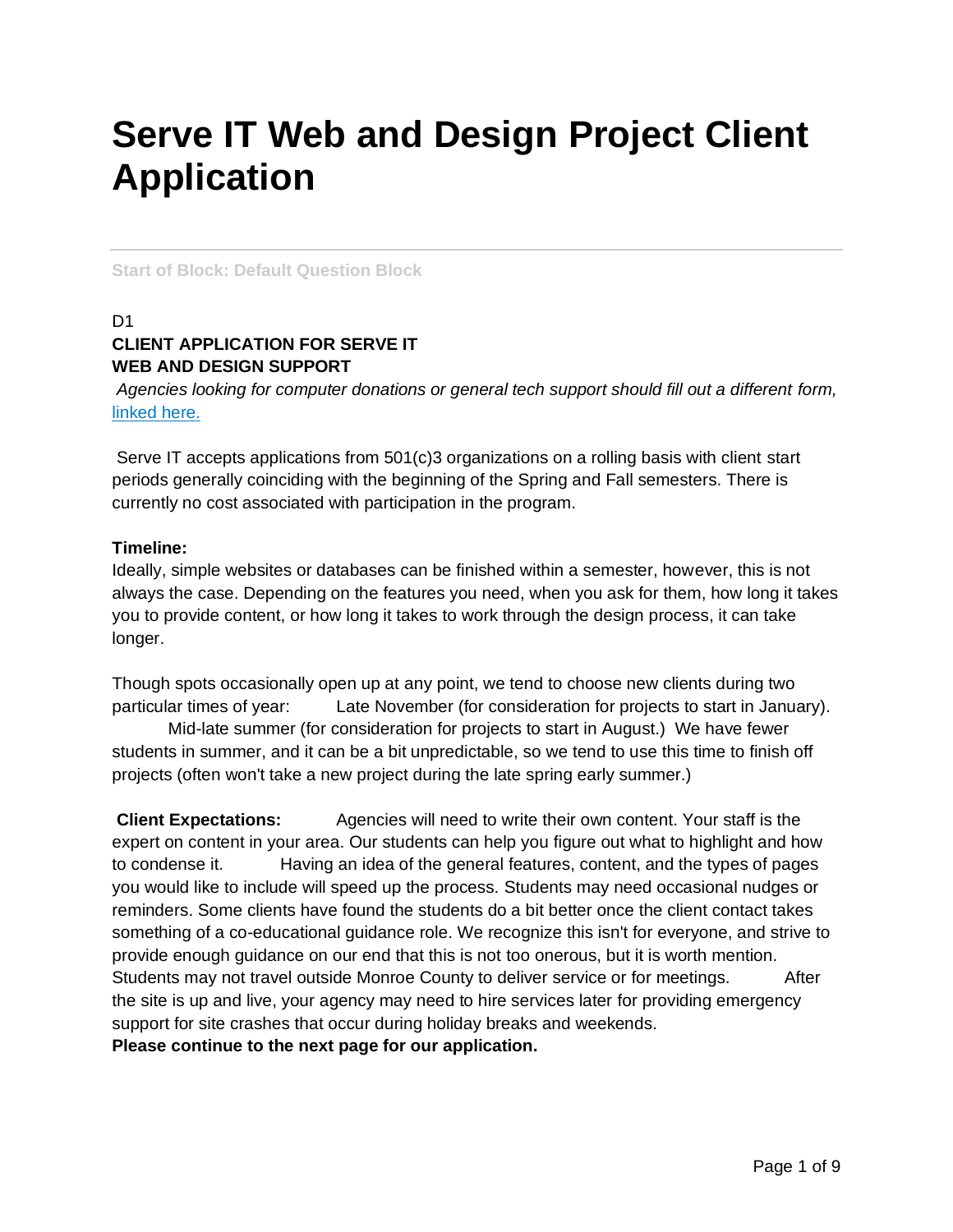## C1 Agency Name

\_\_\_\_\_\_\_\_\_\_\_\_\_\_\_\_\_\_\_\_\_\_\_\_\_\_\_\_\_\_\_\_\_\_\_\_\_\_\_\_\_\_\_\_\_\_\_\_\_\_\_\_\_\_\_\_\_\_\_\_\_\_\_\_

D2 Applying agencies must have 501(c)3 or equivalent status. Please send financial paperwork (revenues, expenses, and assets) from the most recently completed fiscal year OR attach form 990 (core, no schedules needed) to an email to serveit@iu.edu

C5 Contact info for additional contact, if needed:

C6 Any additional contacts who would like to stay in the loop can be added here, along with email addresses.



\_\_\_\_\_\_\_\_\_\_\_\_\_\_\_\_\_\_\_\_\_\_\_\_\_\_\_\_\_\_\_\_\_\_\_\_\_\_\_\_\_\_\_\_\_\_\_\_\_\_\_\_\_\_\_\_\_\_\_\_\_\_\_\_

C2 Agency Address

 $- - -$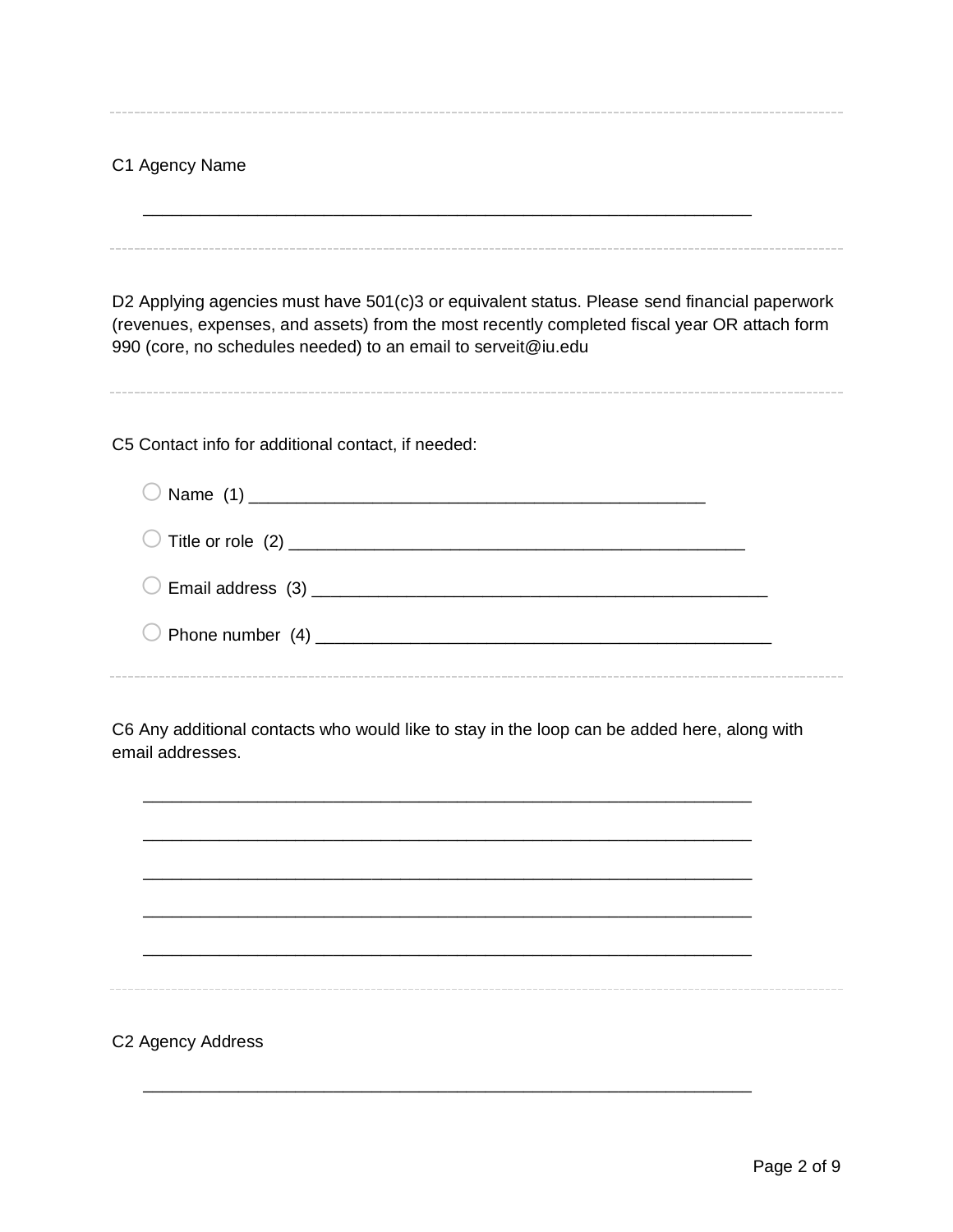|  |  |  | <b>End of Block: Default Question Block</b> |  |
|--|--|--|---------------------------------------------|--|
|--|--|--|---------------------------------------------|--|

**Start of Block: Contact Info**

### C3 Agency is 501(c)3 or equivalent.

 $\bigcirc$  Yes (1)

 $\bigcirc$  No (2)

 $\bigcirc$  If your agency is considered a project of another 501c3, a 501c4, or is a government agency, please describe below: (3)

\_\_\_\_\_\_\_\_\_\_\_\_\_\_\_\_\_\_\_\_\_\_\_\_\_\_\_\_\_\_\_\_\_\_\_\_\_\_\_\_\_\_\_\_\_\_\_\_\_\_\_\_\_\_\_\_\_\_\_\_\_\_\_\_

\_\_\_\_\_\_\_\_\_\_\_\_\_\_\_\_\_\_\_\_\_\_\_\_\_\_\_\_\_\_\_\_\_\_\_\_\_\_\_\_\_\_\_\_\_\_\_\_\_\_\_\_\_\_\_\_\_\_\_\_\_\_\_\_

\_\_\_\_\_\_\_\_\_\_\_\_\_\_\_\_\_\_\_\_\_\_\_\_\_\_\_\_\_\_\_\_\_\_\_\_\_\_\_\_\_\_\_\_\_\_\_\_\_\_\_\_\_\_\_\_\_\_\_\_\_\_\_\_

\_\_\_\_\_\_\_\_\_\_\_\_\_\_\_\_\_\_\_\_\_\_\_\_\_\_\_\_\_\_\_\_\_\_\_\_\_\_\_\_\_\_\_\_\_\_\_\_\_\_\_\_\_\_\_\_\_\_\_\_\_\_\_\_

*Skip To: C4 If Agency is 501(c)3 or equivalent. = Yes*

*Skip To: C4 If Condition: If your agency is considere... Is Not Empty. Skip To: Please enter the below information fo....*

*Skip To: End of Survey If Agency is 501(c)3 or equivalent. = No*

\_\_\_\_\_\_\_\_\_\_\_\_\_\_\_\_\_\_\_\_\_\_\_\_\_\_\_\_\_\_\_\_\_\_\_\_\_\_\_\_\_\_\_\_\_\_\_\_

#### C4 Please enter the below information for the main contact:

| <b>End of Block: Contact Info</b> |  |
|-----------------------------------|--|

**Start of Block: Project Info**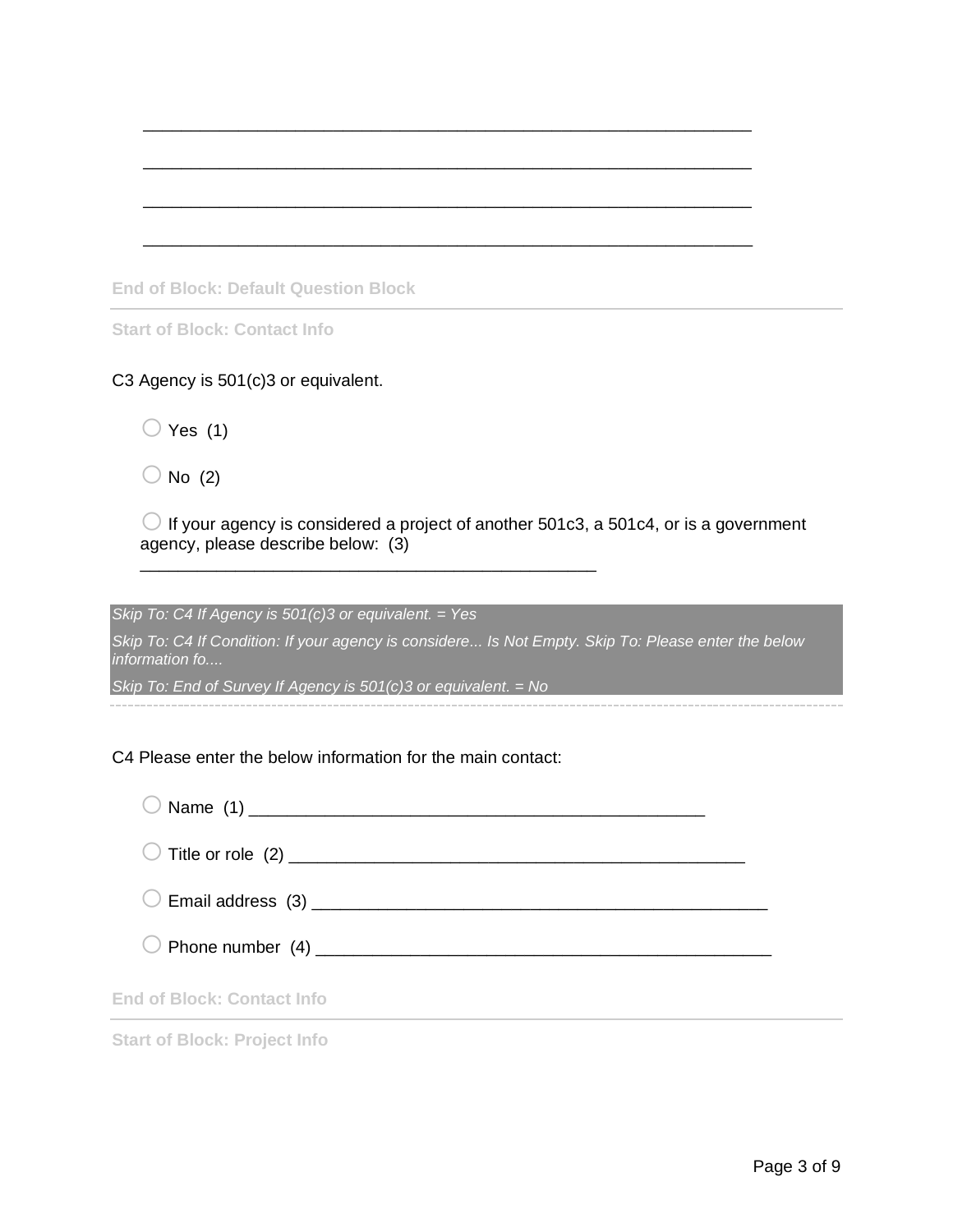P1 Please indicate your primary need.

*Those looking for Tech Support options like computer donations or on-site technical help should fill out this form instead:* <https://forms.gle/1q5pX2aBWgnzctiUA>

Web design and development (or website re-design) (1)

Website support (sprucing up existing site--Wordpress, Squarespace, WIX, Webflow, Google Sites, or other content management systems all fine) (6)

Graphic design (2)

Salesforce Onboarding (13)

Social media audit (4)

Google analytics audit (with optional support for site re-design) (8)

▢Website Security audit/ re-design (9)

Website ADA (American Disabilities Act) Compliance audit with options for re-design (12)

*Skip To: P2 If Please indicate your primary need. Those looking for Tech Support options like computer donation... = Web design and development (or website re-design)*

*Skip To: P2 If Please indicate your primary need. Those looking for Tech Support options like computer donation... = Website support (sprucing up existing site--Wordpress, Squarespace, WIX, Webflow, Google Sites, or other content management systems all fine)*

*Skip To: P4 If Please indicate your primary need. Those looking for Tech Support options like computer donation... = Graphic design*

*Skip To: P6 If Please indicate your primary need. Those looking for Tech Support options like computer donation... = Social media audit*

*Skip To: P6 If Please indicate your primary need. Those looking for Tech Support options like computer donation... = Google analytics audit (with optional support for site re-design)*

*Skip To: P6 If Please indicate your primary need. Those looking for Tech Support options like computer donation... = Website Security audit/ re-design*

*Skip To: P4 If Please indicate your primary need. Those looking for Tech Support options like computer donation... = Website ADA (American Disabilities Act) Compliance audit with options for re-design*

*Skip To: P6 If Please indicate your primary need. Those looking for Tech Support options like computer donation... = Salesforce Onboarding*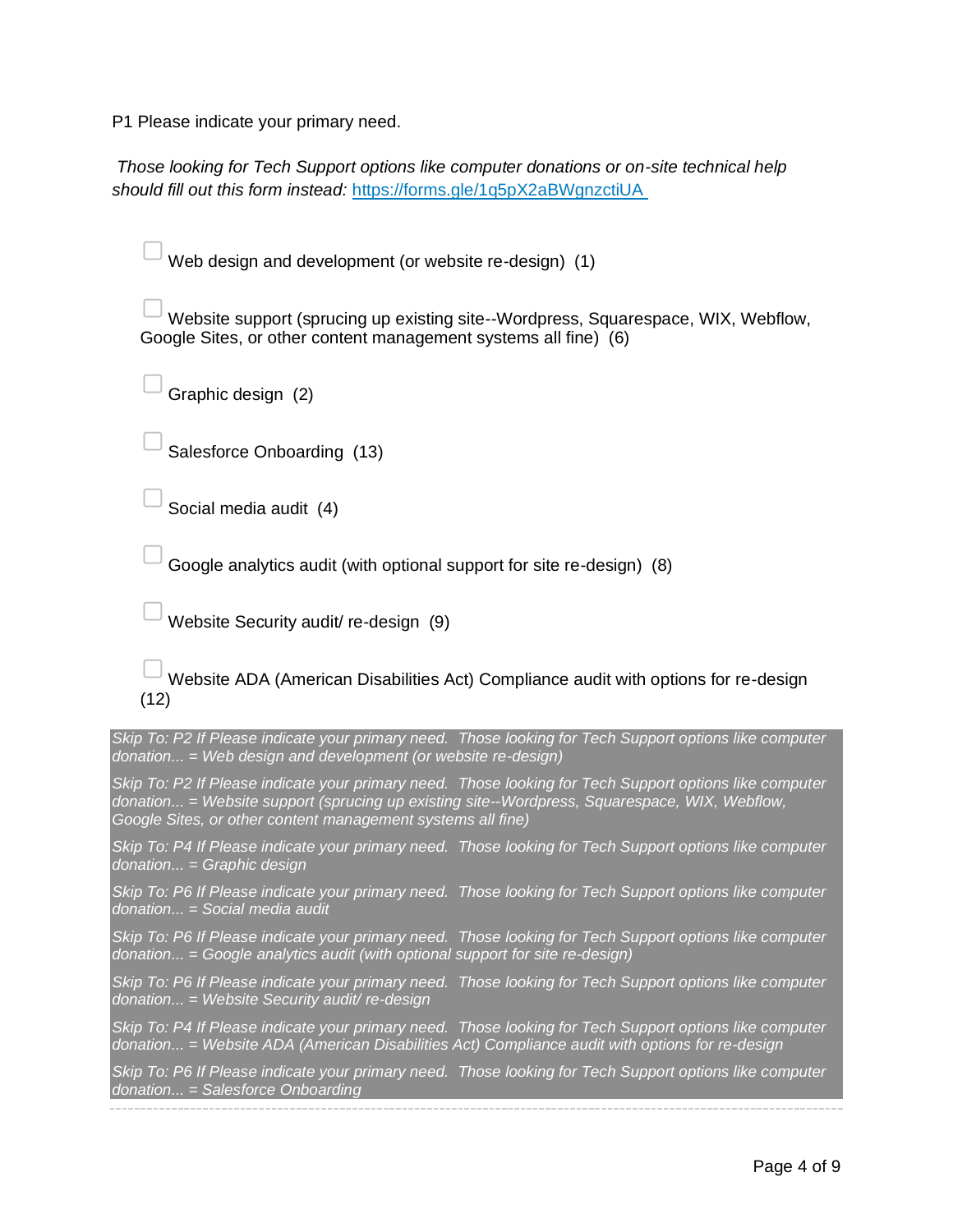P6 Please describe your needs as related to social media audit, salesforce onboarding, google analytics audit, website security audit, or ADA Compliance projects.

| P2 What elements do you hope to incorporate into your site?             |  |
|-------------------------------------------------------------------------|--|
| Donation button (1)                                                     |  |
| Events calendar (note: requires ongoing maintenance by agency) (2)      |  |
| Members only area (3)                                                   |  |
| Newsletter signups (5)                                                  |  |
| Photo gallery (7)                                                       |  |
| Sponsor section (8)                                                     |  |
| Blog or news section (note: requires ongoing maintenance by agency) (9) |  |
| Social media integration (10)                                           |  |
| FAQ (12)                                                                |  |
| Contact us form (13)                                                    |  |
| Other Forms (4)                                                         |  |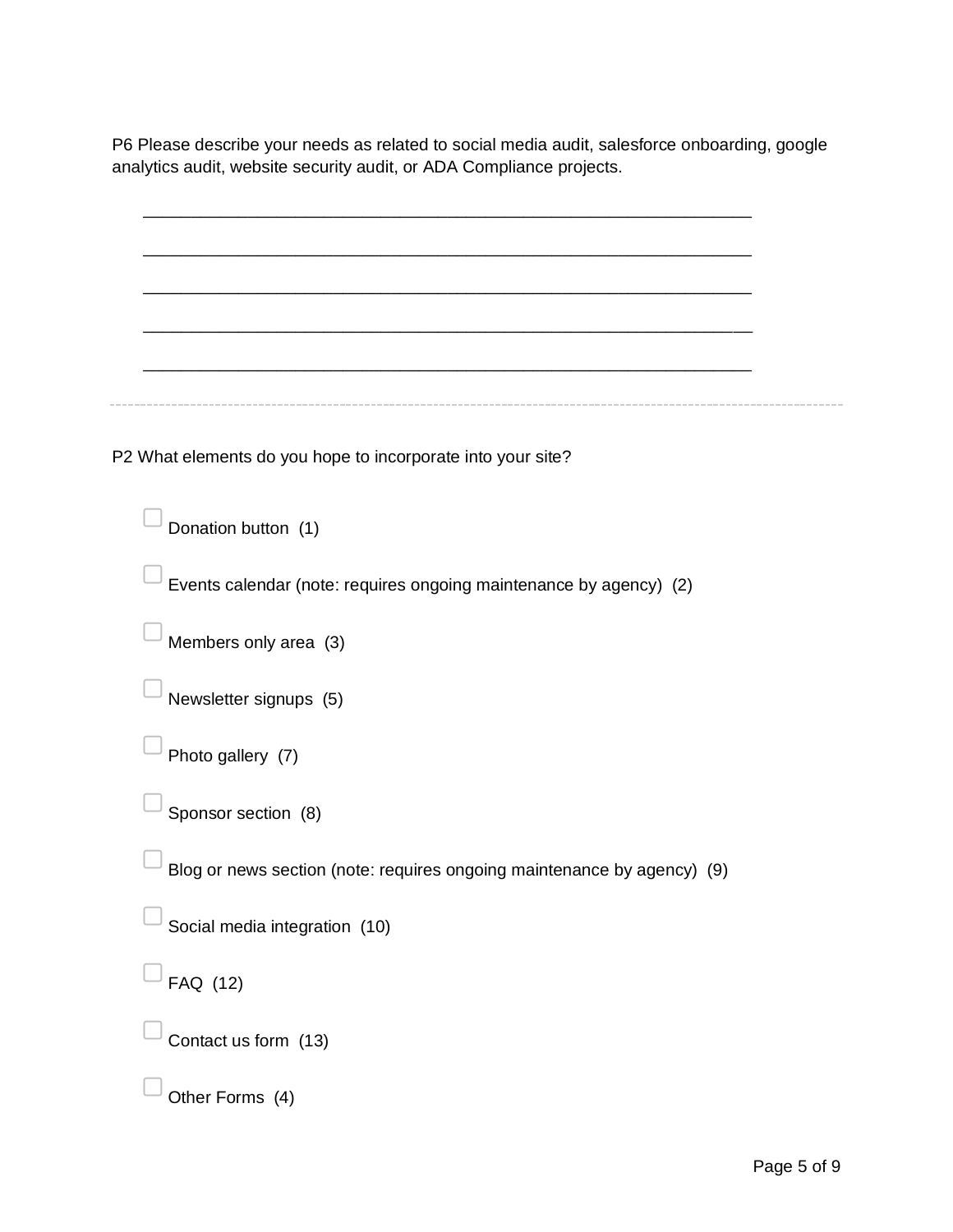P4 Design Considerations: Do you have specific branding guidelines you need or want to adhere to? (Specific colors, logos, and fonts).

 $\bigcirc$  yes, please list some basics here (1)

\_\_\_\_\_\_\_\_\_\_\_\_\_\_\_\_\_\_\_\_\_\_\_\_\_\_\_\_\_\_\_\_\_\_\_\_\_\_\_\_\_\_\_\_\_\_\_\_

 $\bigcirc$  no (2)

P3 What additional functionality or graphics do you hope to build in? (Ok to include items like a social media audit or additional graphic design here if you wanted that as well.)

\_\_\_\_\_\_\_\_\_\_\_\_\_\_\_\_\_\_\_\_\_\_\_\_\_\_\_\_\_\_\_\_\_\_\_\_\_\_\_\_\_\_\_\_\_\_\_\_\_\_\_\_\_\_\_\_\_\_\_\_\_\_\_\_

\_\_\_\_\_\_\_\_\_\_\_\_\_\_\_\_\_\_\_\_\_\_\_\_\_\_\_\_\_\_\_\_\_\_\_\_\_\_\_\_\_\_\_\_\_\_\_\_\_\_\_\_\_\_\_\_\_\_\_\_\_\_\_\_

\_\_\_\_\_\_\_\_\_\_\_\_\_\_\_\_\_\_\_\_\_\_\_\_\_\_\_\_\_\_\_\_\_\_\_\_\_\_\_\_\_\_\_\_\_\_\_\_\_\_\_\_\_\_\_\_\_\_\_\_\_\_\_\_

\_\_\_\_\_\_\_\_\_\_\_\_\_\_\_\_\_\_\_\_\_\_\_\_\_\_\_\_\_\_\_\_\_\_\_\_\_\_\_\_\_\_\_\_\_\_\_\_\_\_\_\_\_\_\_\_\_\_\_\_\_\_\_\_

\_\_\_\_\_\_\_\_\_\_\_\_\_\_\_\_\_\_\_\_\_\_\_\_\_\_\_\_\_\_\_\_\_\_\_\_\_\_\_\_\_\_\_\_\_\_\_\_\_\_\_\_\_\_\_\_\_\_\_\_\_\_\_\_

Q28 What is the technological experience level of the main contact and the staff? (We ask this so we can determine how to present trainings and supporting materials--you will not be disqualified for lack of technical skill.)

\_\_\_\_\_\_\_\_\_\_\_\_\_\_\_\_\_\_\_\_\_\_\_\_\_\_\_\_\_\_\_\_\_\_\_\_\_\_\_\_\_\_\_\_\_\_\_\_\_\_\_\_\_\_\_\_\_\_\_\_\_\_\_\_

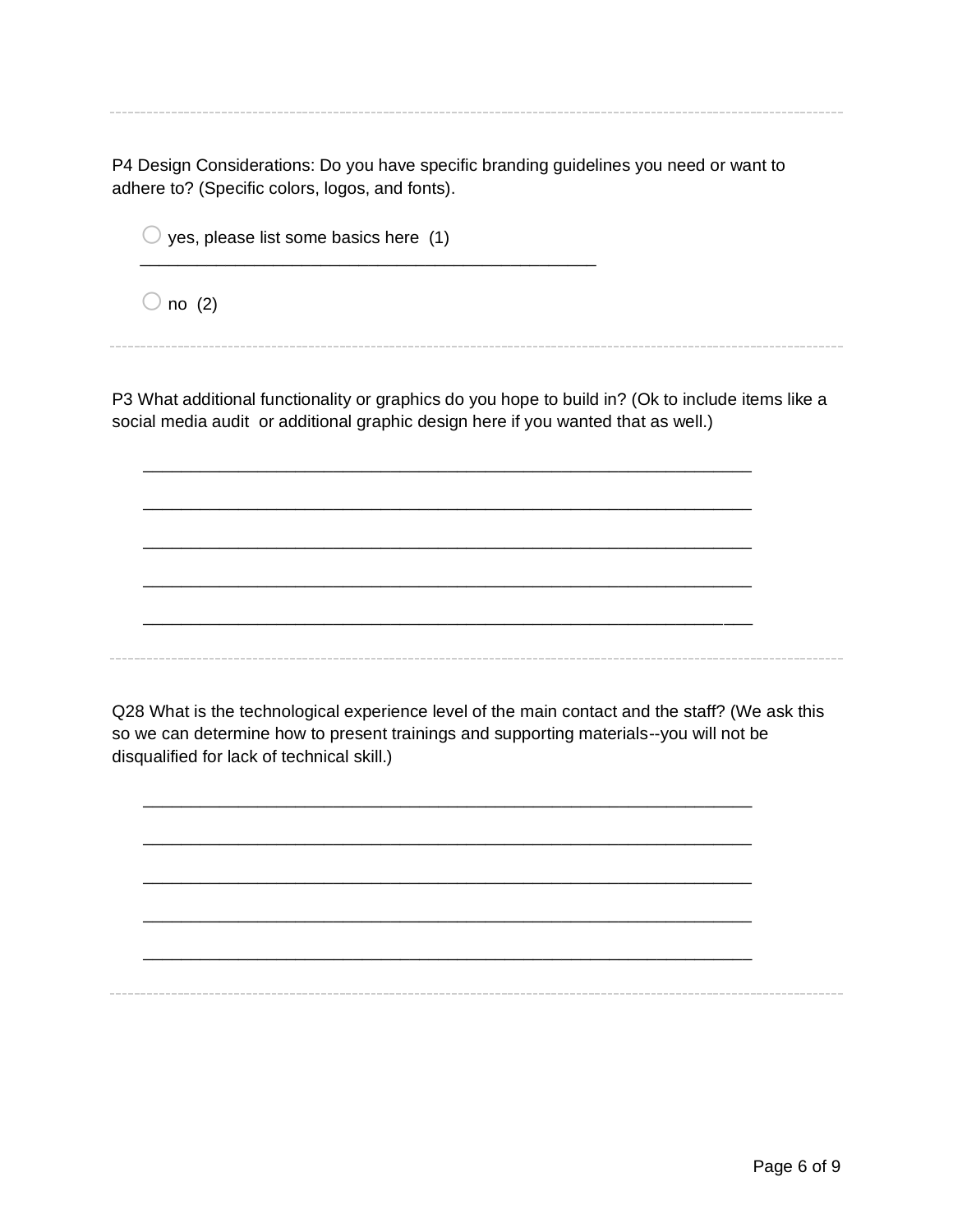Q30 Does your agency have a staff person who has at least one hour per week to either meet with students or develop/edit content, respond to emails, etc? Does this person also have the authority to make decisions on behalf of the agency?

\_\_\_\_\_\_\_\_\_\_\_\_\_\_\_\_\_\_\_\_\_\_\_\_\_\_\_\_\_\_\_\_\_\_\_\_\_\_\_\_\_\_\_\_\_\_\_\_\_\_\_\_\_\_\_\_\_\_\_\_\_\_\_\_

\_\_\_\_\_\_\_\_\_\_\_\_\_\_\_\_\_\_\_\_\_\_\_\_\_\_\_\_\_\_\_\_\_\_\_\_\_\_\_\_\_\_\_\_\_\_\_\_\_\_\_\_\_\_\_\_\_\_\_\_\_\_\_\_

\_\_\_\_\_\_\_\_\_\_\_\_\_\_\_\_\_\_\_\_\_\_\_\_\_\_\_\_\_\_\_\_\_\_\_\_\_\_\_\_\_\_\_\_\_\_\_\_\_\_\_\_\_\_\_\_\_\_\_\_\_\_\_\_

\_\_\_\_\_\_\_\_\_\_\_\_\_\_\_\_\_\_\_\_\_\_\_\_\_\_\_\_\_\_\_\_\_\_\_\_\_\_\_\_\_\_\_\_\_\_\_\_\_\_\_\_\_\_\_\_\_\_\_\_\_\_\_\_

\_\_\_\_\_\_\_\_\_\_\_\_\_\_\_\_\_\_\_\_\_\_\_\_\_\_\_\_\_\_\_\_\_\_\_\_\_\_\_\_\_\_\_\_\_\_\_\_\_\_\_\_\_\_\_\_\_\_\_\_\_\_\_\_

\_\_\_\_\_\_\_\_\_\_\_\_\_\_\_\_\_\_\_\_\_\_\_\_\_\_\_\_\_\_\_\_\_\_\_\_\_\_\_\_\_\_\_\_\_\_\_\_\_\_\_\_\_\_\_\_\_\_\_\_\_\_\_\_

\_\_\_\_\_\_\_\_\_\_\_\_\_\_\_\_\_\_\_\_\_\_\_\_\_\_\_\_\_\_\_\_\_\_\_\_\_\_\_\_\_\_\_\_\_\_\_\_\_\_\_\_\_\_\_\_\_\_\_\_\_\_\_\_

\_\_\_\_\_\_\_\_\_\_\_\_\_\_\_\_\_\_\_\_\_\_\_\_\_\_\_\_\_\_\_\_\_\_\_\_\_\_\_\_\_\_\_\_\_\_\_\_\_\_\_\_\_\_\_\_\_\_\_\_\_\_\_\_

\_\_\_\_\_\_\_\_\_\_\_\_\_\_\_\_\_\_\_\_\_\_\_\_\_\_\_\_\_\_\_\_\_\_\_\_\_\_\_\_\_\_\_\_\_\_\_\_\_\_\_\_\_\_\_\_\_\_\_\_\_\_\_\_

\_\_\_\_\_\_\_\_\_\_\_\_\_\_\_\_\_\_\_\_\_\_\_\_\_\_\_\_\_\_\_\_\_\_\_\_\_\_\_\_\_\_\_\_\_\_\_\_\_\_\_\_\_\_\_\_\_\_\_\_\_\_\_\_

\_\_\_\_\_\_\_\_\_\_\_\_\_\_\_\_\_\_\_\_\_\_\_\_\_\_\_\_\_\_\_\_\_\_\_\_\_\_\_\_\_\_\_\_\_\_\_\_\_\_\_\_\_\_\_\_\_\_\_\_\_\_\_\_

Q29 Does your agency have a staff person dedicated to being able to update and maintain this tool in the future? (Note that we can help train.)

A1 Has your agency previously worked with college students? If so, how did it go?

A2 Is everyone in your agency and board in agreement with the need for this tool? Please discuss preparations you have taken, if any.

\_\_\_\_\_\_\_\_\_\_\_\_\_\_\_\_\_\_\_\_\_\_\_\_\_\_\_\_\_\_\_\_\_\_\_\_\_\_\_\_\_\_\_\_\_\_\_\_\_\_\_\_\_\_\_\_\_\_\_\_\_\_\_\_

\_\_\_\_\_\_\_\_\_\_\_\_\_\_\_\_\_\_\_\_\_\_\_\_\_\_\_\_\_\_\_\_\_\_\_\_\_\_\_\_\_\_\_\_\_\_\_\_\_\_\_\_\_\_\_\_\_\_\_\_\_\_\_\_

\_\_\_\_\_\_\_\_\_\_\_\_\_\_\_\_\_\_\_\_\_\_\_\_\_\_\_\_\_\_\_\_\_\_\_\_\_\_\_\_\_\_\_\_\_\_\_\_\_\_\_\_\_\_\_\_\_\_\_\_\_\_\_\_

\_\_\_\_\_\_\_\_\_\_\_\_\_\_\_\_\_\_\_\_\_\_\_\_\_\_\_\_\_\_\_\_\_\_\_\_\_\_\_\_\_\_\_\_\_\_\_\_\_\_\_\_\_\_\_\_\_\_\_\_\_\_\_\_

-----------